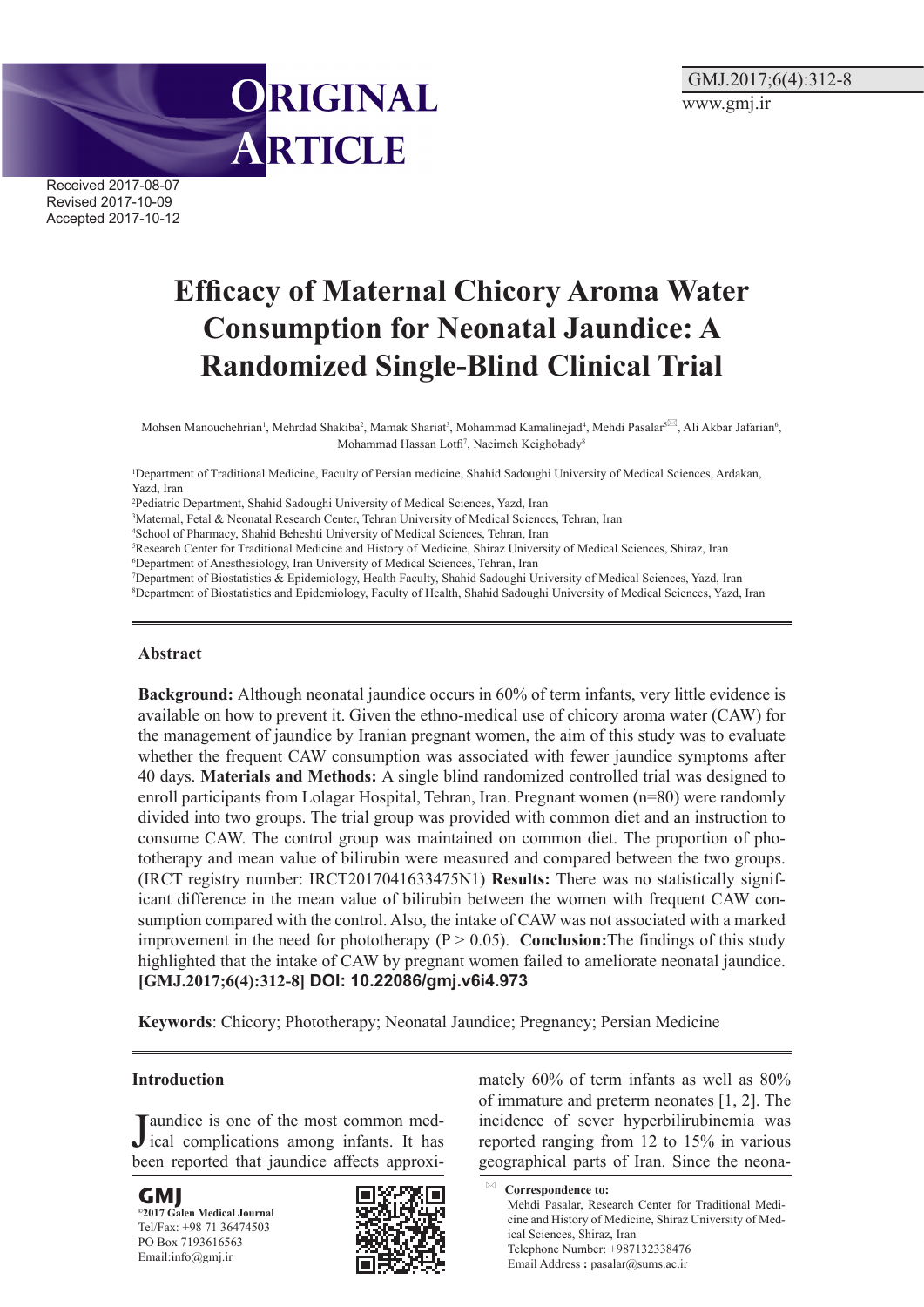tal liver might not be well-developed to clear bilirubin from the blood quickly enough, the excessive formation of bilirubin would occur; this, in turn, leads to hyperbilirubinemia [3]. In some cases, this might be associated with serious health issues. For instance, an elevated level of unconjugated bilirubin in the blood causes irreversible impairments to the brain cells (kernicterus). It can inflict various permanent adverse effects on the central nervous system and on hearing ability, particularly in pre-mature neonates [4]. The proportion of the hospitalization and readmissions caused by jaundice is considerable, reaching to 75% of all infants [3, 5]. The newborns should be monitored continuously to detect those who are at risk of developing serious elevated unconjugated bilirubinemia [6]. Consequently, medical scholars have called for new preventive measures capable of normalizing the bilirubin level [7]. There are different methods to treat hyperbilirubinemia, including transfusion, phototherapy and pharmacological agents. Each of these may bring about some adverse consequences. Despite promising outcomes of phototherapy and blood exchange for hyperbilirubinemia, there have been some reports concerning corona infliction, impaired reproductive organs, dehydration, diarrhea, bronze baby syndrome and risky adverse effects like thrombocytopenia or apnea [8-10]. Finding new modalities— to decrease the duration of treatment—is of major concern. In this regard, herbal medicine has recently emerged as a new management strategy to decrease the level of bilirubin [11]. Various traditional branches of Complementary and Alternative Medicine (CAM) have recently focused on herbal remedies alongside their preventive principals, despite the fact that some topics such as women's life style, nutrition and using some special medicines during pregnancy have been discussed for purposes of demonstrating them as effective factors on infants' health [8, 12-14]. Chicory (*Chicorium intybus*), a fairly woody permanent herbaceous plant of the family Asteraceae, is one of the most widespread plants in Iranian diet in the form of decoction, aroma water and so on. It is a rich source of inulin, fructan family, a good water soluble agent which is rarely hy-

drolyzed by gastrointestinal human enzymes resulting in different health benefits including digestive and cardiovascular problems [15- 17]. Persian medicine (PM) sages believe that chicory is cold and dry in temperament with its diuretic, appetizer and cholagogue features. They note that extra warmness of the liver causes its dysfunction leading to weakened activities [14, 18]. Considering the cold temperament of chicory, some selected folk medicinal benefits are reported including decrease in bile concentration, protective action against jaundice, and amelioration of liver activity [19, 20]. There exists a number of anecdotal evidence in support of chicory aroma water (CAW) supplementation during pregnancy, specifically in the course of the last trimester of pregnancy when the warmness of the pregnant woman's body temperament increases to the highest point [14, 18, 19]. Nevertheless, it needs to be approved through comprehensive clinical trials. Accordingly, this study was intended to examine the effects of frequent consumption of CAW in pregnant women on the course of neonatal jaundice.

## **Materials and Methods**

This single blind, randomized controlled trial was performed in Lolagar Hospital, Tehran, Iran from April to June 2015. The protocol of the present study was approved by the Ethics Committee on Human Research affiliated to Shahid Sadoughi University of Medical Sciences, Yazd, Iran. Furthermore, all the participants filled out informed consent forms. The clinical trial was registered in the Iranian Registry of Clinical Trials (IRCT) database (IRCT2017041633475N1). As this was a pilot study, a number of 40 people for each group were assigned by a statistician. Consequently, a total of 80 healthy nulipar pregnant women whose ages were between 18 and 35 years were recruited. The following factors were considered to exclude participants: diseases such as diabetes, hypertension or hypothyroidism; having neonatal birth-weight less than 2.5 kg and more than 4 kg; a neonate with Apgar score of less than 8; neonatal congenital disorders (including hypothyroidism, glucose-6-phosphate-dehydrogenase deficiency,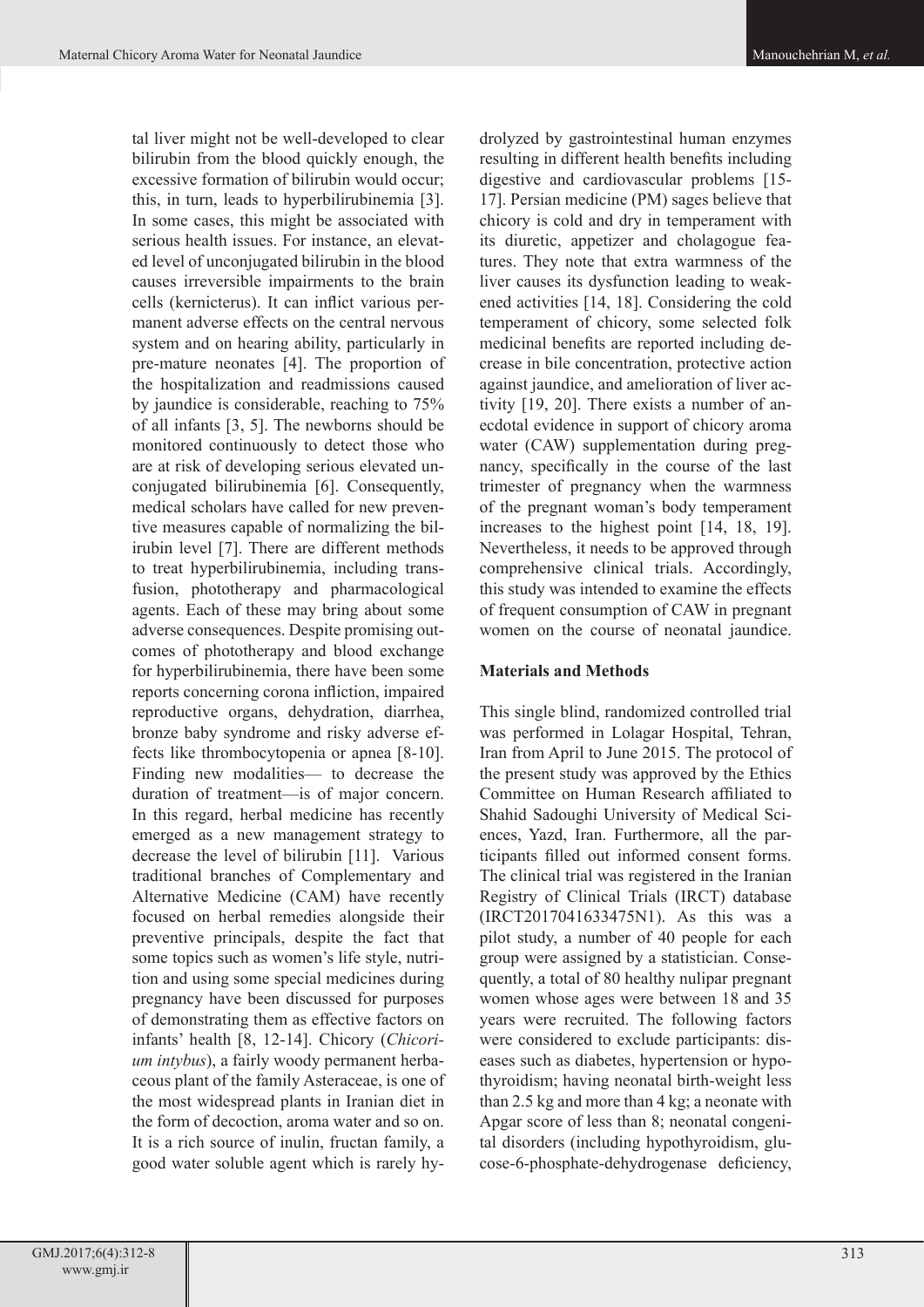phenylketonuria); infants with jaundice within the first day of birth; and neonatal infections within the first week of birth. Thereafter, the eligible participants were randomly assigned to two groups based on routine random number tables regarding their clinic chart numbers by a research assistant; the control group received a common diet and the trial group was provided with common diet and an instruction to consume CAW (200 mL twice a day; morning and evening) for 40 days prior to delivery. Both groups were in the last trimester of pregnancy. The study started at the 34th week of pregnancy and continued until delivery. The CAW with a density of 25 kg aerial parts/100 L water was provided by the Zahra Company (Kerman, Iran). The CAW was packed in 2 liters dark plastic jar with a label showing the university logo, manufacturer's company name and expiration date. All quality control tests were performed before the trial onset by the company. Since there was no evidence regarding the side effects of chicory use on maternal or fetal participants, Shahid Sadoughi University of medical sciences ethics committee issued necessary legal health permissions. CAW packages were distributed to the pregnant women weekly by a research assistant who was available in the clinic every working day. A dairy was handed over to the pregnant mothers to register any probable daily side effects related to CAW consumption and also a phone number of a physician for emergen-

cy situations. Following delivery, they were asked to bring their neonates to the hospital for the measurement of bilirubin, using bilitest within the first day of life; in case of visible icterus, the mothers were advised to bring babies immediately during the first week after birth. Throughout each visit, the study nurses, who were independent of the nurse staff, collected the pertained data concerning parturition, the health of the neonate, and the serum bilirubin concentrations. As for data analysis, SPSS 18 was used to perform paired comparisons; the difference between the bilirubin Mean of two groups was evaluated by t-test and the chi-square test used for independence to conclude whether there is a significant relationship between hyperbilirubinemia and demographic variables. The power of study was set at 80% and P values less than 0.05 were considered as significant.

## **Results**

A flow chart for the study is shown in Figure-1. Upon recruitment, 80 pregnant women (in their third trimester) out of 97 were substantiated to be between 18 and 35 years. Of all participants, half served as the control group while the other half comprised the study group. Four subjects failed to complete the study, due to their child's sickness. From those in the trial group, six cases were further dropped out since they could not stick to the

| <b>Table 1:</b> Variables of the Participating Mothers and Their Children at Recruitment |  |
|------------------------------------------------------------------------------------------|--|
|------------------------------------------------------------------------------------------|--|

|                                      | Control group | <b>Trial group</b> | <i>P</i> -value |
|--------------------------------------|---------------|--------------------|-----------------|
|                                      | $N=36$        | $N=34$             |                 |
| Mean mother's age, year (SD)         | 23.3(3.6)     | 24.9(4.0)          | 0.09            |
| Mean mother's BMI, $kg/m^2(SD)$      | 22.2(3.9)     | 23.85(3.0)         | 0.054           |
| Mean mother's weight gain, kg (SD)   | 16.9(6.6)     | 14.8(7.3)          | 0.22            |
| Type of delivery $(\% )$             |               |                    |                 |
| Vaginal                              |               |                    | 0.12            |
| Caesarian section                    | 17(47.2)      | 10(29.4)           |                 |
|                                      | 19(52)        | 24(70.6)           |                 |
| Mean neonate's birth weight, kg (SD) | 3334.7(348.0) | 3397.0(390.4)      | 0.48            |
| Neonates' gender $(\% )$             |               |                    |                 |
| Female                               |               |                    | 0.62            |
| Male                                 | 18(50)        | 15(44.1)           |                 |
|                                      | 18(50)        | 19(55.9)           |                 |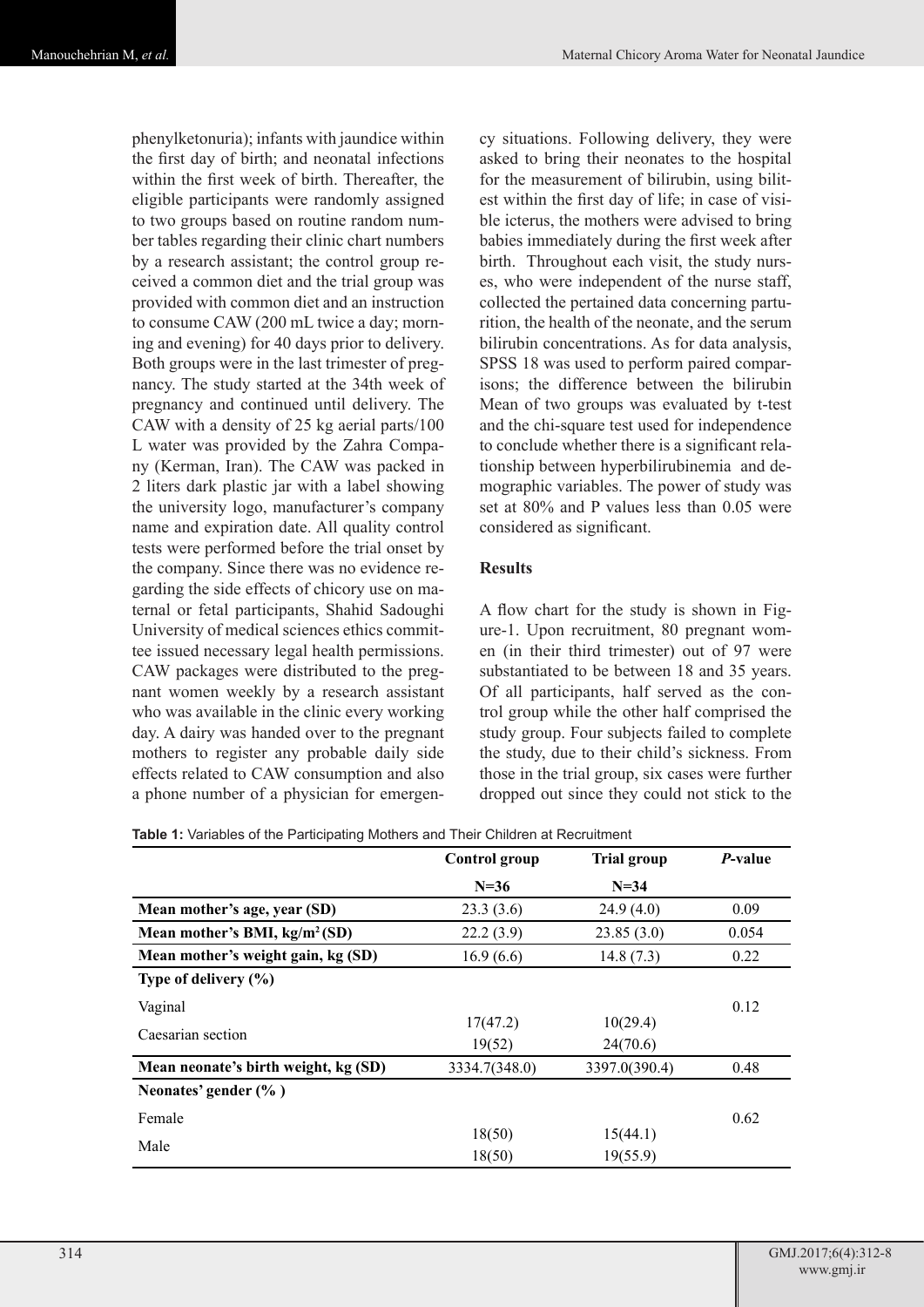

**Figure 1:** The Consort Flowchart

diet or did not like to follow. As seen in Table 1, the mothers and their neonates were similar in terms of some baseline characteristics. All the babies in the intervention group were breastfed except for five of them who took formula and breast milk simultaneously. The latter figure was 3 babies in the control group (P-value>0.05). The number of babies needed phototherapy in trial and control groups were 11(32.4%) and 11(30.6%), respectively. It was indicated that there was no significant difference between the two groups regarding the need for phototherapy (P-value  $= 0.87$ ). Likewise, neonates in the control and trial groups showed mean values of  $9.81 \pm 4.51$ and  $9.52 \pm 4.65$ , respectively (P-value = 0.79).

## **Discussion**

The study showed that maternal daily consumption of CAW with special diet for 40 days would not affect the bilirubin level of neonates. It did not decrease the need for babies' phototherapy in comparison to the control group who merely followed a particular regimen. Medicinal plants are prevalently used for treatment of neonatal jaundice in PM and other traditional systems. Most of them are applied for neonates. However, according to PM textbooks, the mothers' diet has a key role to prevent upcoming jaundice [12, 18]. Despite many studies on the treatment of jaundice through herbal medicine, to the best of our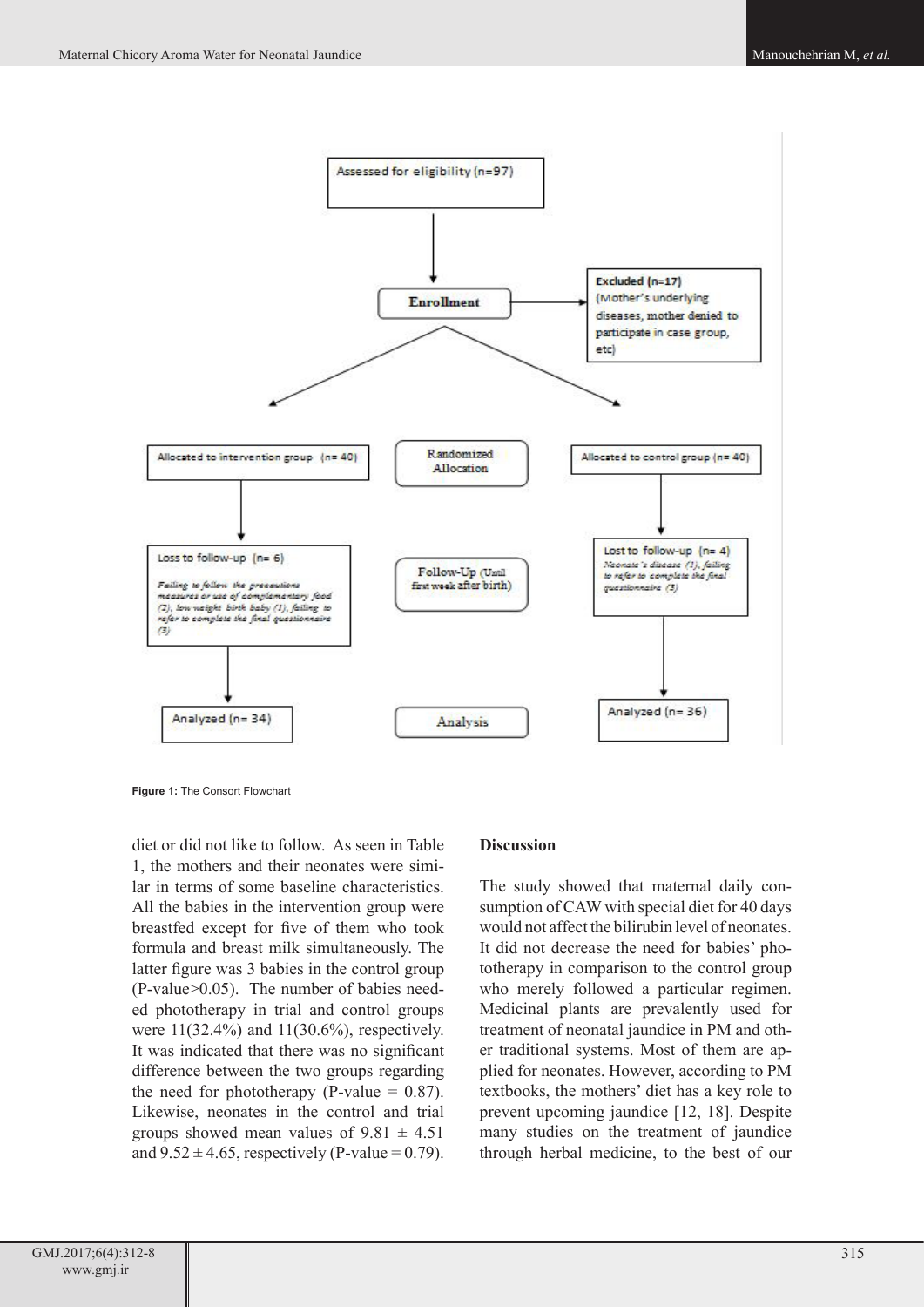knowledge, no effort has been made to investigate the role of a phytochemical entity in prevention of neonatal jaundice [21]. There are a few reports describing the inability of some traditional herbal and/or CAM remedies for improvement of neonatal jaundice. Boskabadi and colleagues—in a descriptive study performed in north-east of Iran—demonstrated that some traditional therapies like flix-weed seeds or camel's thorn during the first week of the birth have no effect on bilirubin reduction in infants [22]. This finding is in accordance with ours, although we should bear in mind that the methodologies are completely different from each other. The differences in methodologies between our study and that of Bsoskabadi *et al* made the mentioned resemblance undoubtedly unstable. In a randomized controlled trial in southwest Iran, 70 term infants admitted due to hyperbilirubinemia were assessed to investigate the effect of phototherapy plus *Hordeum vulgare L.* seed flour. The results showed that a herbaceous plant could cause decline in indirect bilirubin of hospitalized neonates [23]. The effect of H. vulgare is attributed to its antioxidant content while chicory lacks this substance. *Chicorium intybus* (English: Chicory; Persian: *Kāsni*) is a member of the Asteraceae family. Its major constituents are: inulin, fructooligosaccharide, coffee acid derivatives, flavonoids, and polyphenols [24]. This affirmative effect compared to the current study could be allied to the main ingredients, the route of prescription and the target population neonates instead of mothers. Similar findings showed that total serum bilirubin declined and a reduced number of babies' hospitalization was reported by Zahedpasha *et al*. through the application of clofibrate. They showed the safety and efficacy of this drug in a randomized controlled trial in the northern part of Iran [25]. Our findings are in line with this study in terms of safety profile. Of course, this makes the use of such pilot herbal studies more reasonable. The hypolipidemic effect of soluble fibers like inulin has been demonstrated in previous *in vitro*, *in vivo* and human trials. This effect is related to increased fecal lipids, cholesterol and bile acids [15]. The ability of main chicory ingredient; inulin, to improve lipid, cho-

lesterol and bile acid levels in the mothers' liver may play a significant role to prevent neonatal jaundice in their babies. This finding is of more concern when we consider the relationship and material exchange between maternal and fetal blood through intrauterine membranes – the decreasing effect of bilirubin level in babies' blood might be attributable to maternal substance catabolism and excretion of waste materials [26]. In accordance with PM masterpieces, pregnant women are advised to avoid consuming pepper owing to its warm temperament [20] which, in turn, increases the whole body warmness, especially the liver temperament [19]. From this perspective, there is a close connection between the fetus as well as the mother's temperament; intake of food with warm quality by mother makes the uterus' and the resulting blood's temperament warm. Such warming of both the uterus and its throughput blood has adverse effects on the fetus. Therefore, the fetus' liver may be inflicted with the mother's temperament presenting all main signs of liver dysfunction in the first days of birth. The dysfunction of the neonate's liver within these fate-determining days is associated with interference in the process of bilirubin conjugation; this condition is regarded as a significant contributor to jaundice because of lack of bilirubin clearance. The ethno-medical use of herbal preparations such as CAW for the management of jaundice is prevalent among Iranian pregnant women [12]. Moreover, there exists a body of literature in PM texts, indicating that the use of chicory is beneficial for the cure of liver disorders including jaundice, improvement of its function and removal of its weakness (*Za'fe*) [19, 27]. Use of medicinal herbs as preventive or protective agents, is an established issue in current literature originating from traditional systems like PM [28]. One of the limitations of the current study is that the main components of chicory were not analyzed first. Moreover, the mechanism of action for this material was not assessed thoroughly; we reviewed the mechanism based on PM textbooks and suggested a hypothesis supported by current literature. The prescription of PM scholars in suggesting chicory plant is the decoction of aerial parts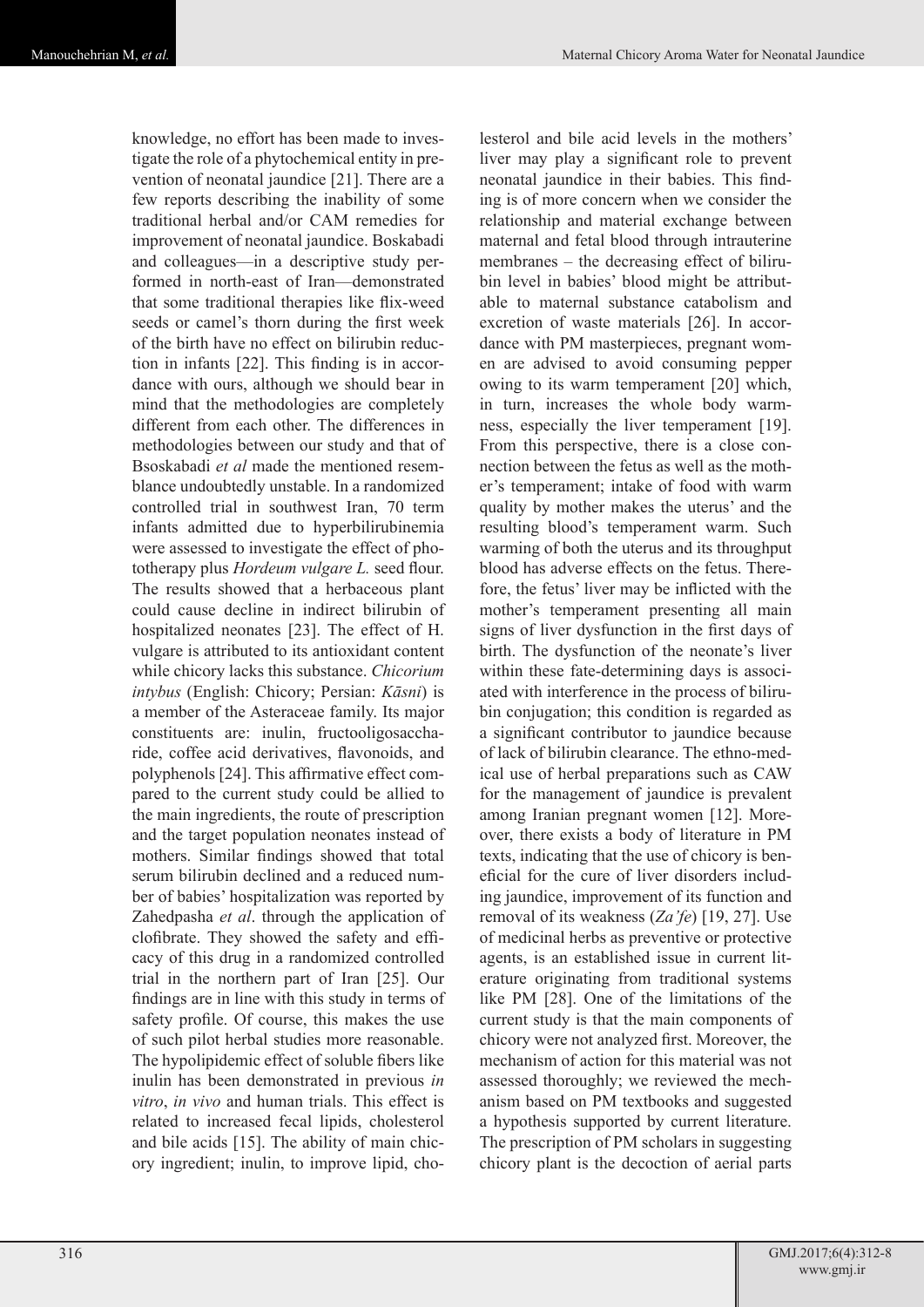and not its aroma water. However, one could guess the component since the taste of the decoction of chicory plant is bitter it is for this reason that pregnant women show very little interest in drinking it. On the other hand, it could act as a preliminary pilot study for future investigations in the field of pediatrics, focusing on maternal diet as a cost-effective way of prevention.

# **Conclusion**

The findings of the present study indicated no considerable differences between the two groups following frequent consumption of CAW. Thus, it was concluded that CAW failed to appear influential on the prevention of jaundice, implying that aerial parts-extracted CAW is a highly dilute compound with partial therapeutic effects. Therefore, other types of chicory-derived products such as juice as well as decoction might show a marked enhancement for the preventive management of neonatal jaundice. Regarding the decrease of the warmness and the strengthening of the liver function, other options such as oxymel (*Sekánjebin*) and barley juice (*māo-sháir*) – a kind of non-alcoholic beer with special traditional recipe—have been prescribed in PM masterpieces, which could be studied in the future studies.

# **Conflict of Interests**

Authors have no conflict of interests.

# **References**

- 1. Kliegman RM, Stanton BF, St Geme JW, Scor NF. Nelson Textbook of Pediatrics. 20th ed. Philadelphia, PA: ELSEVIER; 2015.
- 2. Vreman HJ, Wong RJ, Stevenson DK. Phototherapy: current methods and future directions. Semin perinatol. 2004;28(5):326- 33.
- 3. Najib KS, Saki F, Hemmati F, Inaloo S. Incidence, risk factors and causes of severe neonatal hyperbilirubinemia in the South of iran (fars province). Iran Red Crescent Med J. 2013;15(3):260-3.
- 4. Bhutani VK, Wong RJ. Bilirubin neurotoxicity in preterm infants: risk and prevention. J Clin Neonatol. 2013;2(2):61-9.
- 5. Maisels MJ, McDonagh AF. Phototherapy for neonatal jaundice. N Engl J Med. 2008;358(9):920-8.
- 6. Amirshaghaghi A, Ghabili K, Shoja MM, Kooshavar H. Neonatal jaundice: knowledge and practice of Iranian mothers with icteric newborns. Pak J Biol Sci. 2008;11(6):942-5.
- 7. Ebrahimimd S, Ashkani-Esfahani S, Poormahmudibs A. Investigating the efficacy of zizyphus jujuba on neonatal jaundice. Iran J Pediatr. 2011;21(3):320-4.
- 8. Basiri-Moghadam M, Basiri-Moghadam K, Kianmehr M, Jani S. The effect of massage on neonatal jaundice in stable preterm newborn infants: a randomized controlled trial. J Pak Med Assoc. 2015;65(6):602-6.
- 9. Khera S, Gupta R. Incidence of thrombocytopenia following phototherapy in hyperbilirubinemic neonates. Med J Armed Forces India. 2011;67(4):329-32.
- 10. Behjati S, Sagheb S, Aryasepehr S, Yaghmai B. Adverse events associated with neonatal exchange transfusion for hyperbilirubinemia. Indian J Pediatr. 2009;76(1):83-5.
- 11. Nabavizadeh SH, Safari M, Khoshnevisan F. The effect of herbal drugs on neonatal jaundice. Iran J Pediatr. 2005;15(2):133-8.
- 12. Heydari M, Heydari H, Saadati A, Gharehbeglou M, Tafaroji J, Akbari A. Ethnomedicine for neonatal jaundice: A cross-sectional survey in Qom, Iran. J Ethnopharmacol. 2016;193:637-42.
- 13. Davies GA, Maxwell C, McLeod L, Gagnon R, Basso M, Bos H, et al. Obesity in pregnancy. J Obstet Gynaecol Can. 2010;32(2):165-73.
- 14. Ibn Sina AAH. Al Qanun Fi al-Tibb. Lebanon: Alamy Le- Al-Matbooat Institute; 2005. [In Arabic]
- 15. Kim M, Shin HK. The water-soluble extract of chicory influences serum and liver lipid concentrations, cecal short-chain fatty acid concentrations and fecal lipid excretion in rats. J Nutr. 1998;128(10):1731-6.
- 16. Shoorideh H, Peighambari SA, Omidi M, Naghavi MR, Maroufi A. Assessing Potential of Iranian Chicory Genotypes for Industrial